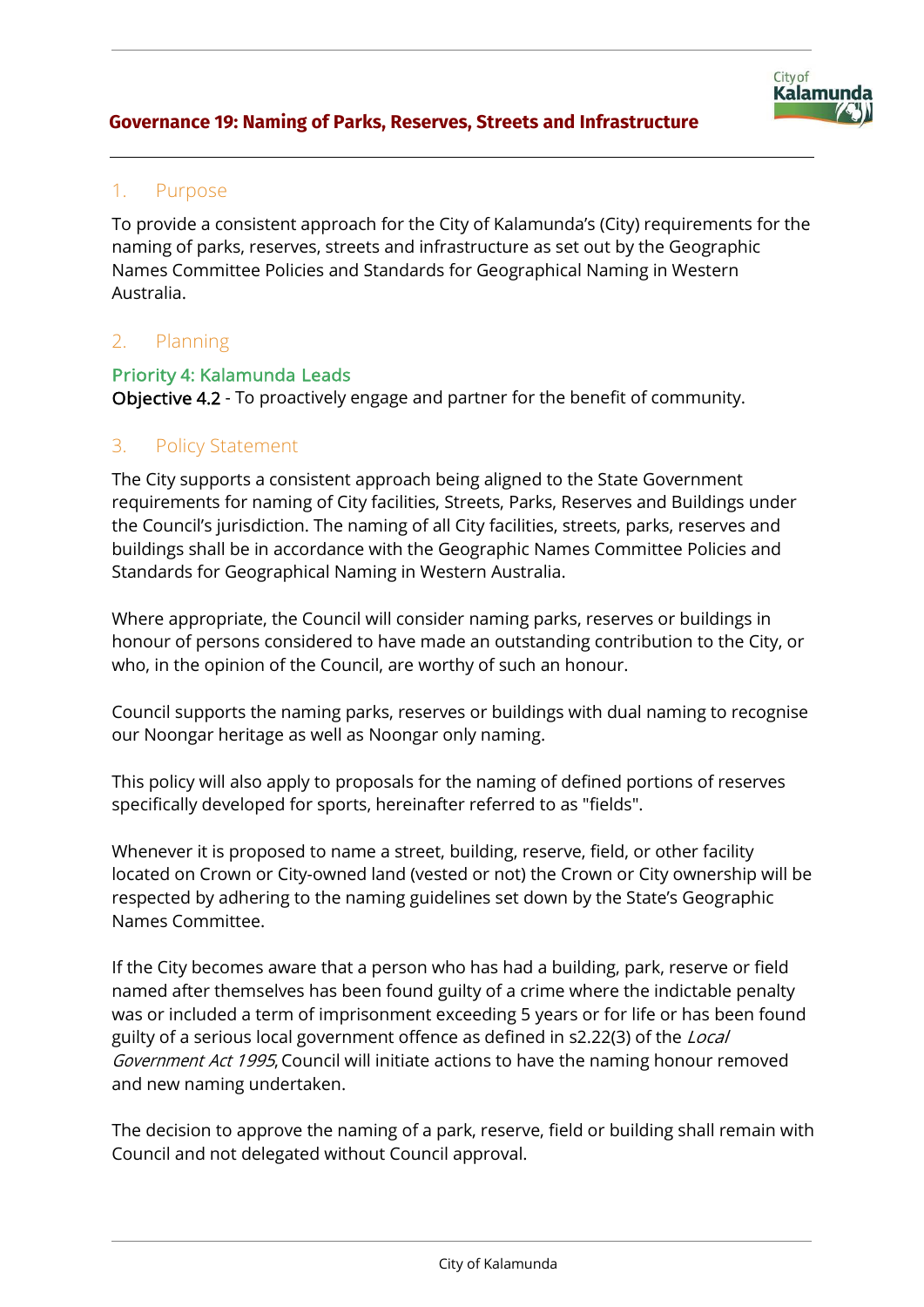Road names, that form a part of subdivision, are to be reviewed and approved by the Chief Executive Officer.

City of

**Kalamunda** 

Names chosen for City facilities, streets, Parks, Reserves and Buildings are expected to be permanent, and re-naming is discouraged and will only be undertaken in exceptional circumstance. If renaming is proposed because of some exceptional circumstance, the Geographic Names Committee Policies and Standards for Geographical Naming in Western Australia will apply.

Evidence of substantial community support for a change of name must be provided and this will be ascertained via consultation with the community, in accordance with the Council's Policy – Communication and Engagement.

This Policy is to be read in conjunction with the following "Policies and Standards for Geographical Naming in Western Australia" and Policy Procedures.

## 4. Detail

# 4.1 Criteria for Assessment

In accordance with Geographic Names Committee Policies and Standards for Geographical Naming in Western Australia:

- a) The naming of a park, reserve, street, field and infrastructure shall be determined by Council.
- b) A list of all names and their origins will be kept within a Geographic Names Register.
- c) Priority will be given to the naming of parks and reserves after an adjacent street or feature to maximise the identification of that park or reserve with an area.
- d) Components of recreational reserves (e.g. pavilions, ovals, gardens etc.) may:
	- i. be named in honour of community members who have contributed towards the establishment of the facility or towards the community or the district in general. Such proposals may include forename/surname combinations; or
	- ii. have commercial short-term names for the purposes of event promotion or sponsorship.
- e) All requests for the naming of a park, street, reserve, field or infrastructure must be identified within one of the following categories:
	- i. A figure of local historical note;
	- ii. Geographic feature(s); or
	- iii. Other acceptable theme(s).
- f) Requests for the naming of a park, street, reserve, field or infrastructure after a person must be made in writing and contain the following details of the person intended to be recognised:
	- i. Name;
	- ii. Date of birth and year of death, if applicable;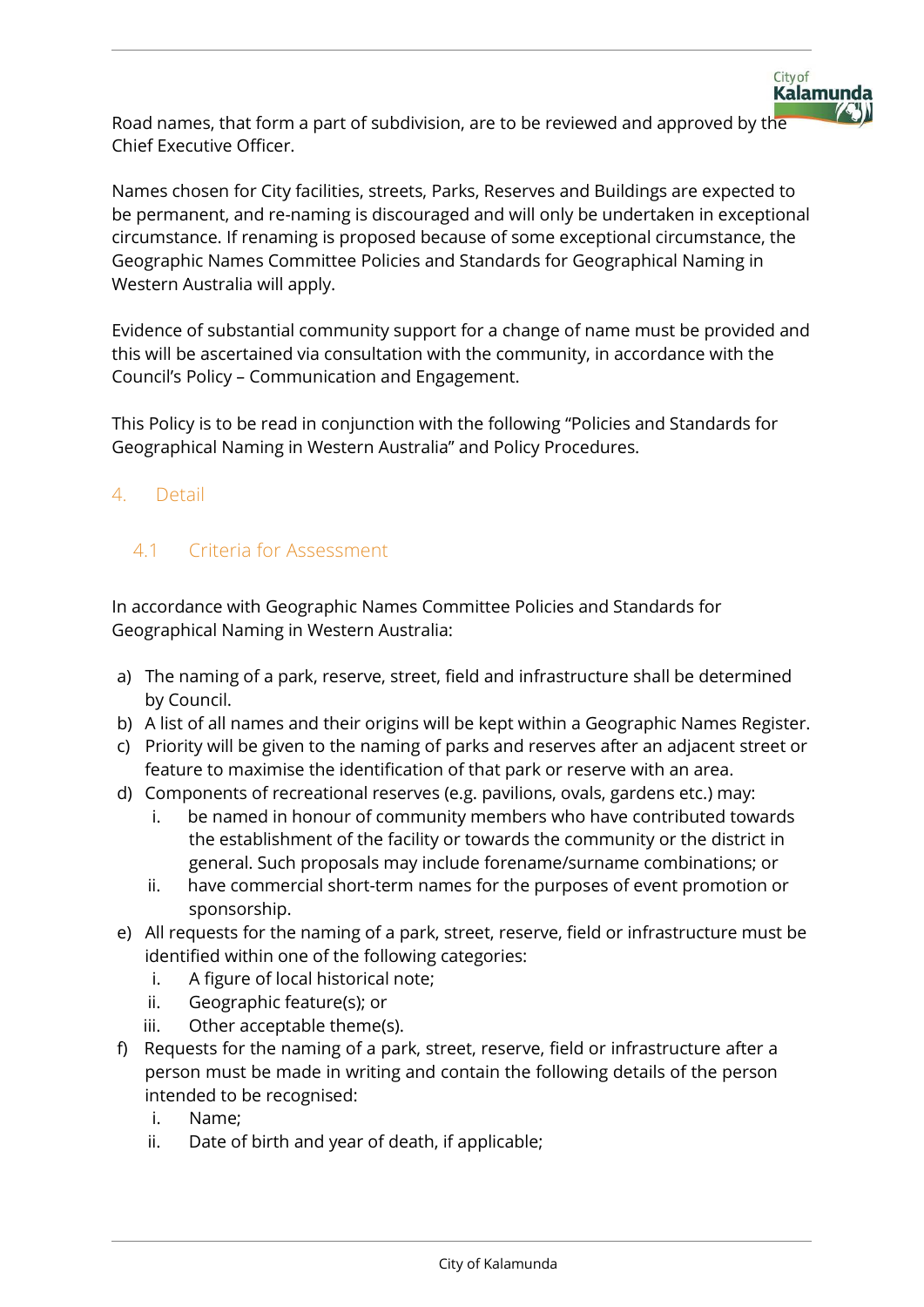

- iii. (If applicable) Detailed information and supporting documentation (e.g. letters, newspaper articles, oral histories, photographs etc.) to demonstrate the person's significant contribution(s)/relevance to the local community/district:
- g) A significant contribution could include:
	- i. A minimum of twenty (20) years as an elected member of a local government council.
	- ii. Twenty (20) or more years association with a local sporting or community group, such as Scouts, Apex, Rotary, School P & C etc.
	- iii. Action by an individual to protect, restore, enhance, or maintain an area that produces substantial long-term improvements for the community or area.
	- iv. Evidence of works undertaken for the benefit of the community;
	- v. (If applicable) Evidence of all efforts to gain consent from family members of the person who is being recognised in the name; and
	- vi. (If applicable) supporting commentary to explain the meaning of a proposed name.
- h) Names chosen for City parks, reserves, fields and infrastructure are expected to be permanent, and re-naming is discouraged. Renaming will only be considered in exceptional circumstances and where significant community support has been demonstrated.
- i) Nothing in this policy prevents Council from approving short term names for the purposes of event promotion or sponsorship.
- j) The Council shall in determining the application, to name a City facility, Street, Park, Reserve, Building or significant infrastructure:
	- i. Give due consideration to any submissions received.
	- ii. Receive a confidential report from the Chief Executive Officer detailing all requests to apply a name; and
	- iii. approve of any application only by an Absolute Majority Decision.

## 5. Community Consultation

Evidence of substantial community support for a change of name must be provided and this will be ascertained via consultation with the community, in accordance with the Council's Policy – Communication and Engagement.

### 6. Governance

This Policy is governed by the Council in accordance with the Geographic Names Committee Policies and Standards for Geographical Naming in Western Australia.

## 7. Measures of Success

The success of this policy will be measured through the compliance with this policy.

### 8. Definitions

Nil